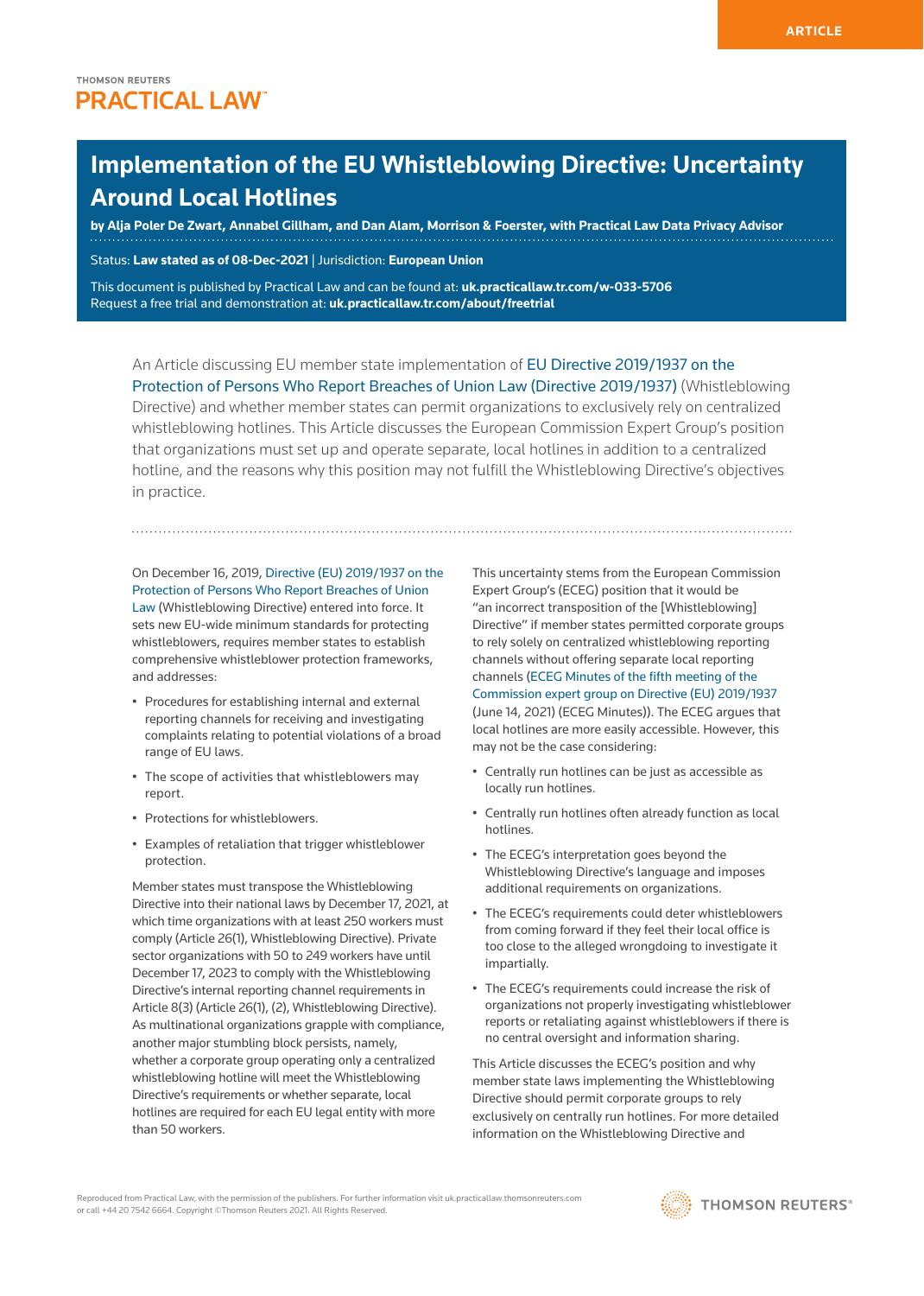its requirements, see [Practice Note, Whistleblower](http://uk.practicallaw.tr.com/w-020-0857)  [Programs and EU Data Protection Law Compliance:](http://uk.practicallaw.tr.com/w-020-0857)  [Overview.](http://uk.practicallaw.tr.com/w-020-0857)

## **Whistleblowing Directive Requirements**

The Whistleblowing Directive requires covered organizations to implement whistleblowing programs that enable individuals to report a wide range of EU law violations. It sets minimum standards for organizations on how to establish reporting channels and respond to and address whistleblower reports.

The Whistleblowing Directive establishes three channels for whistleblowers to report their concerns:

- Internal reporting within their organization.
- External reporting to national and EU authorities.
- Public reporting and disclosures.

This Article focuses on the requirement to establish internal reporting channels. The Whistleblowing Directive encourages whistleblowers to first report their concerns through internal channels when the organization can address the report internally and there is no risk of retaliation (Article 7(2) and Recital 47, Whistleblowing Directive). Member states must ensure that private sector organizations with more than 50 workers establish channels and procedures for internal reporting and follow-up (Article 8(1), (3)).

Private sector organizations with 50 to 249 workers (which the ECEG terms medium-sized) can share resources for receiving reports and carrying out investigations, provided they meet the Whistleblowing Directive's requirements to maintain confidentiality, give feedback, and address the reported breach (Article 8(6), Whistleblowing Directive). The ECEG states that this provision applies to entities in the same group (ECEG Minutes, at 2).

Whistleblowing Directive Recital 55 provides that organizations should make hotlines available for all workers within the corporate group, noting that internal reporting procedures should enable legal entities to confidentially receive and investigate reports from workers of the entity and its subsidiaries or affiliates. This is not restricted to medium-sized organizations.

The Whistleblowing Directive explicitly permits legal entities to outsource certain obligations to third parties, including operating reporting channels on their behalf. These third parties, including reporting platform providers, must offer appropriate guarantees for independence, confidentiality, data protection, and secrecy (Recital 54, Whistleblowing Directive).

### **Operating a Whistleblowing Hotline**

Large, multinational organizations operating whistleblowing hotlines usually offer an online platform and telephone-based reporting channels that are available to workers across the entire corporate group. Third-party service providers often run these reporting channels, as they can:

- Offer organizations access to 24/7 local phone lines staffed with trained personnel.
- Offer reporting channels in multiple languages, including each operating entity's local language.
- Provide technological solutions, such as data analytics on how hotlines are used across the organization.
- Identify patterns across the organization to help them improve their compliance programs and internal processes and procedures.

Organizations normally escalate incoming hotline reports to a designated contact in the organization with no connection to the issues raised in the report, such as a member of the compliance department. The contact will investigate the report, provide feedback, and take appropriate action according to the Whistleblowing Directive and applicable implementing law. However, using a centrally run hotline does not preclude local entities from participating in investigations.

Many organizations use centralized hotlines because they are:

- Often more cost-effective and efficient.
- Can be customized for local user interfaces.
- A useful internal reporting channel for whistleblowers, regardless of their location or language.
- Consistent with the Whistleblowing Directive's objectives.
- A tested means of facilitating effective, confidential, and independent investigations and protecting against retaliation.

By processing all reports centrally, compliance experts within an organization are able to:

- Triage and prioritize reports in order of importance or severity.
- Determine whether to use investigators from the local entity, a corporate affiliate, or a third party to conduct the investigation.
- Identify patterns in reports and organization-wide compliance issues.
- Maintain consistency and impartiality when handling investigations across the entire organization.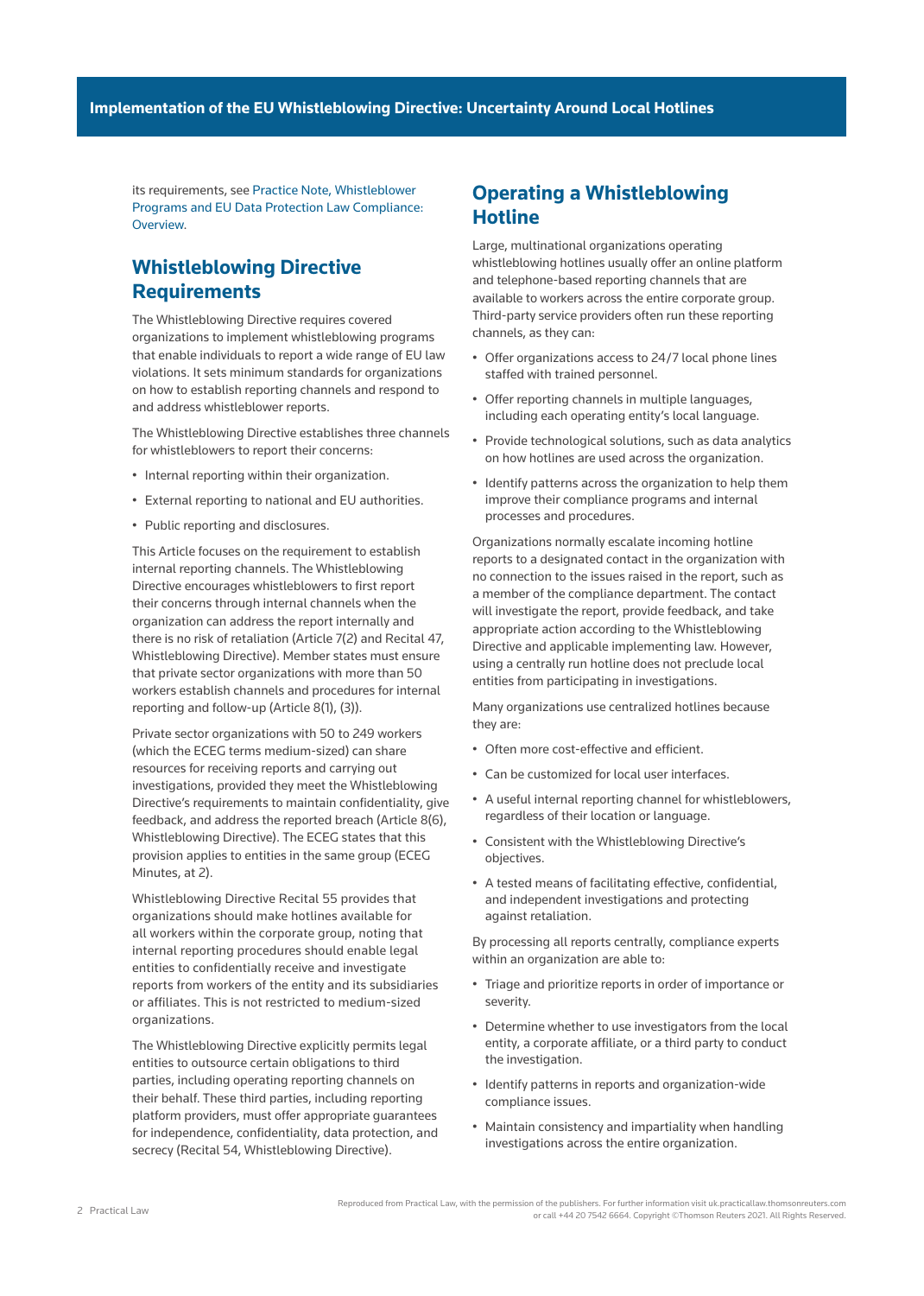### **The ECEG's Position on Local Hotlines**

The European Commission often seeks advice from outside sources when preparing legislative initiatives, including expert groups, studies, European agencies, green papers, public consultations, and hearings. The ECEG is a consultative body established by the European Commission to provide advice and expertise. The ECEG's advice is not legally binding and the European Commission can decide whether or not to follow it. For more information on the European Commission's expert groups, see [European Commission: Register of](https://ec.europa.eu/transparency/expert-groups-register/screen/expert-groups-explained?lang=en)  [Commission Expert Groups and Other Similar Entities](https://ec.europa.eu/transparency/expert-groups-register/screen/expert-groups-explained?lang=en).

In its June 14, 2021 meeting, the ECEG noted that large corporate group associations were requesting clarity on whether establishing one central reporting channel per corporate group would meet the Whistleblowing Directive's requirements. In response, the ECEG stated that:

- Whistleblowing Directive Article 8(3) requires each legal entity in the private sector with 50 or more workers to establish channels and procedures for internal reporting.
- No exception to this rule exists for legal entities belonging to the same corporate group.
- Member states permitting corporate groups to establish only a centralized reporting channel have incorrectly transposed the Whistleblowing Directive in their implementing laws.

#### (ECEG Minutes, at 2.)

The ECEG set out the following reasons for its interpretation:

- **Accessibility.** Local reporting channels will be more accessible to whistleblowers and will encourage external persons, such as self-employed contractors or former employees, to report their concerns.
- **Closer relationship to whistleblower.** Local reporting channels will enable the entity to designate an impartial person or department that has a workrelated relationship with the whistleblower to follow up on the report, provide feedback, and maintain communication. In addition, whistleblowers may have the right to request an in-person meeting, which would be difficult for an organization to coordinate from another country.
- **Differentiation between member states.** Since member states may implement the Whistleblowing Directive in different ways with varying requirements, a centrally run hotline will not be feasible.
- **Whistleblower choice.** Though Article 8(6) permits entities with 50 to 249 workers that are part of a corporate group to pool their resources for

receiving whistleblowing reports and carrying out investigations, this only applies if, among other things:

- reporting channels remain available at the subsidiary level; and
- follow up measures and feedback to the reporting person take place at the subsidiary level.
- (ECEG Minutes, at 2.)

The ECEG has made clear that the option to report at the subsidiary level must always remain available, and that whether to report centrally or locally is a decision left to the whistleblower. The ECEG did not elaborate on the details of the required local hotlines or their operation.

# **Practical Difficulties with the ECEG's Position on Local Hotlines**

The ECEG's interpretation may result in practical implications that member states should consider when transposing the Whistleblowing Directive into their national laws. Member states should also consider whether the ECEG's interpretation furthers the Whistleblowing Directive's objectives such as impartiality, confidentiality, and preventing retaliation.

#### **Accessibility of Centrally Run Hotlines with Local Reporting Lines**

The ECEG does not view centralized hotline providers offering local reporting channels as sufficient. The ECEG's interpretation of Whistleblowing Directive Article 8(3) requires each legal entity in the private sector with 50 or more workers to establish their own internal reporting channels and procedures and does not exempt entities belonging to the same corporate group. The ECEG concedes that the Whistleblowing Directive does not prohibit centrally run hotlines or require organizations to separate local hotlines from the central hotline, but argues that organizations must set up separate local hotlines in addition to any centrally run hotlines to ensure accessibility to all whistleblowers.

There is an unhelpful lack of detail in the ECEG Minutes as to how the ECEG expects organizations to comply, in practice, with its interpretation of the Whistleblowing Directive. This approach is likely to be unworkable for large corporate groups with many subsidiaries that have centralized finance, legal, compliance, and human resources functions which are not present in each legal entity, with ultimate responsibility sitting at the group or parent level.

Centrally run hotlines can be just as accessible to whistleblowers as locally run hotlines. Organizations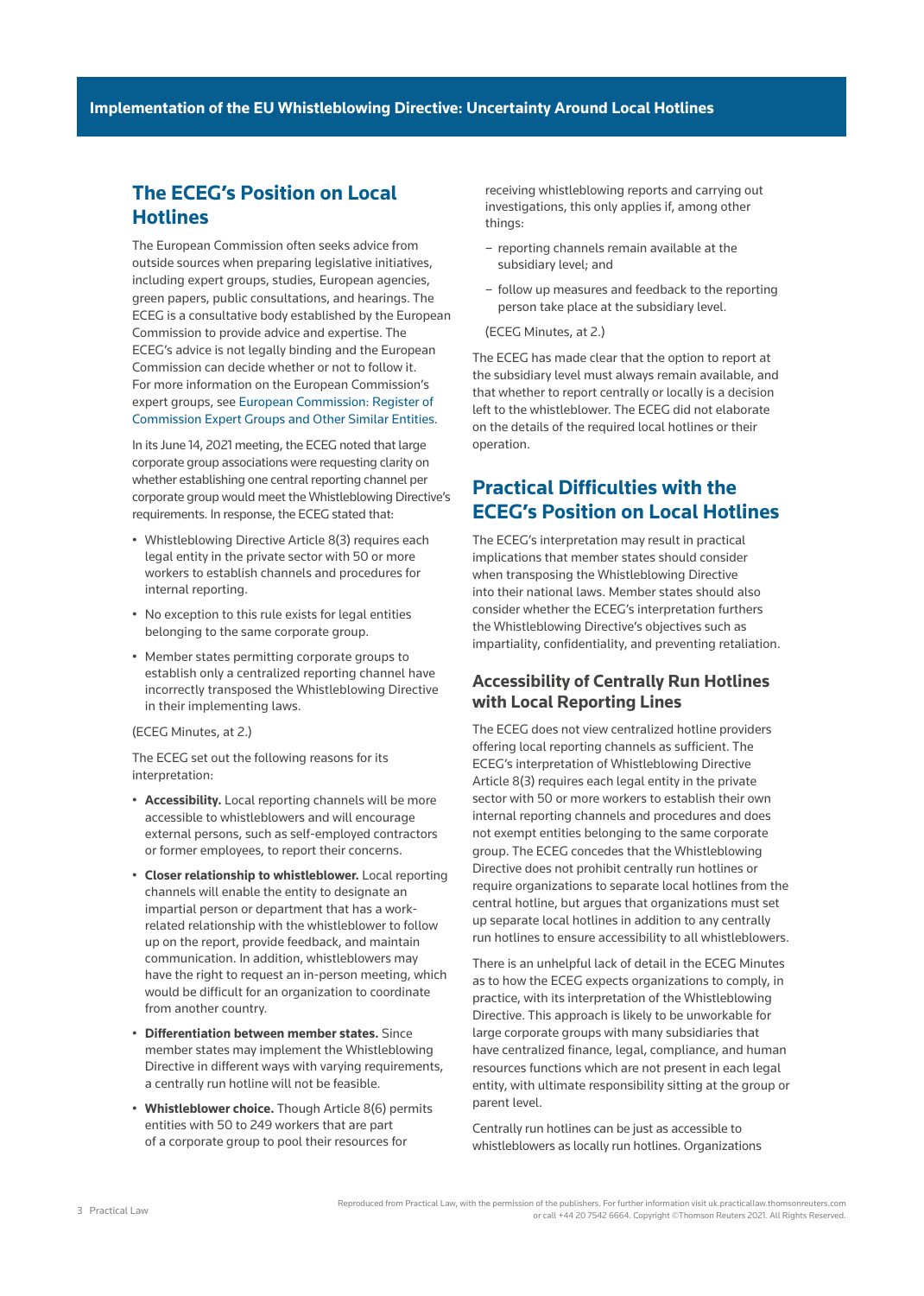routinely use third-party service providers to operate their hotlines across multiple jurisdictions, and a local hotline is usually indistinguishable from a centrally run hotline at the user interface level. Third-party service providers offer access to 24/7 local phone lines as well as other communication channels in multiple languages, and cover all of the group's local entities. It is reasonable to view these centrally run hotlines as already operating at a local level and accessible to potential whistleblowers.

#### **Impartiality and Conflicts of Interest**

The ECEG argues that organizations must make local hotlines available to whistleblowers because the organization must designate an impartial person or department in the legal entity with which the whistleblower has a work-related relationship. This person or department will follow up on the report, provide feedback, and maintain communication with the whistleblower (ECEG Minutes, at 2.)

It is not clear whether a "work-related relationship" refers to a direct employment or engagement relationship at local entity level or in a broader context. The Whistleblowing Directive does not specify that a work-related relationship only exists at a local entity level, but focuses on designating an impartial person to ensure independence and that no conflict of interest exists (Recital 56, Whistleblowing Directive).

In order to ensure an independent and impartial investigation, concerns raised through whistleblowing hotlines are often more appropriately investigated elsewhere in the organization (such as the parent level) with additional resources including impartial investigators. Centrally run hotlines offer this flexibility, which would be harder to achieve if an organization had to operate separate local hotlines. Centralized whistleblowing models also more likely to ensure consistent decision making compared to a local level where outcomes may differ depending on the subsidiary. There is often a lower risk of confidentiality breaches and actual or perceived retaliation when a corporate parent manages a whistleblowing investigation than at a local entity level. One of the member states made this argument to the ECEG, but it did not change the ECEG's position (ECEG Minutes, at 3).

### **Resource and Information Sharing and Consistency**

The Whistleblowing Directive permits legal entities with 50 to 249 workers to share resources for receiving and investigating reports (Article 8(6), Whistleblowing Directive). This provision was drafted in response to Belgium's request to legislators to raise the threshold requiring legal entities to set up a hotline from 50 to 250 workers [\(Council of the European Union:](https://data.consilium.europa.eu/doc/document/ST-5747-2019-ADD-1/en/pdf)  [Declarations from Member States](https://data.consilium.europa.eu/doc/document/ST-5747-2019-ADD-1/en/pdf) (Jan. 25, 2019), at 3

to 4). The Whistleblowing Directive does not address resource sharing for larger entities and it is impossible to know whether this was an oversight or intentional. The Whistleblowing Directive's legislative history does not provide any further guidance on why the law excluded entities with over 250 workers from the resource sharing provisions.

The ECEG takes the position that affiliates can benefit from parent company resources only if hotlines are available at the local level and all follow-up measures occur at the local level. This goes beyond the language of Article 8(6), which does not impose these conditions on resource sharing.

The ECEG also states that when "structural problems" affect more than one entity in a corporate group and the local entity cannot effectively address the problem, the entity must obtain the whistleblower's consent to share information about the report with its affiliates. If the whistleblower does not consent, they may withdraw the report and issue a report to a member state authority. This requirement is not included in the Whistleblowing Directive and may prevent corporate groups from learning about and effectively investigating serious reports that affect several entities (for example, if the member state authority concluded the issue raised in a whistleblower report was too minor for it to pursue).

Legal entities in a corporate group should be able to benefit from shared group resources and information about reports that impact multiple entities. Many currently operating centrally run hotlines are set up with local phone lines and other communication channels in multiple languages staffed by trained independent personnel. These channels are all easily accessible to potential whistleblowers in the relevant jurisdictions, and arguably already are "local" hotlines that meet the Whistleblowing Directive's objectives.

Maintaining duplicative hotlines at the local and group levels may result in unnecessary administrative, organizational, and financial burdens on organizations, with no tangible benefit to internal or external whistleblowers. If organizations are now required to also set up locally run hotlines, some may no longer maintain their centrally run hotline channels. This may ultimately reduce the protection of EU workers, as centrally run hotlines are available to all group entities, including those with fewer than 50 workers. It may also weaken corporate groups' overall compliance programs if information sharing and consistency between entities is restricted.

#### **Differences in Member State Implementing Laws**

The ECEG expressed concern that centrally run hotlines will not be feasible due to differing requirements in member state implementing laws. However, many